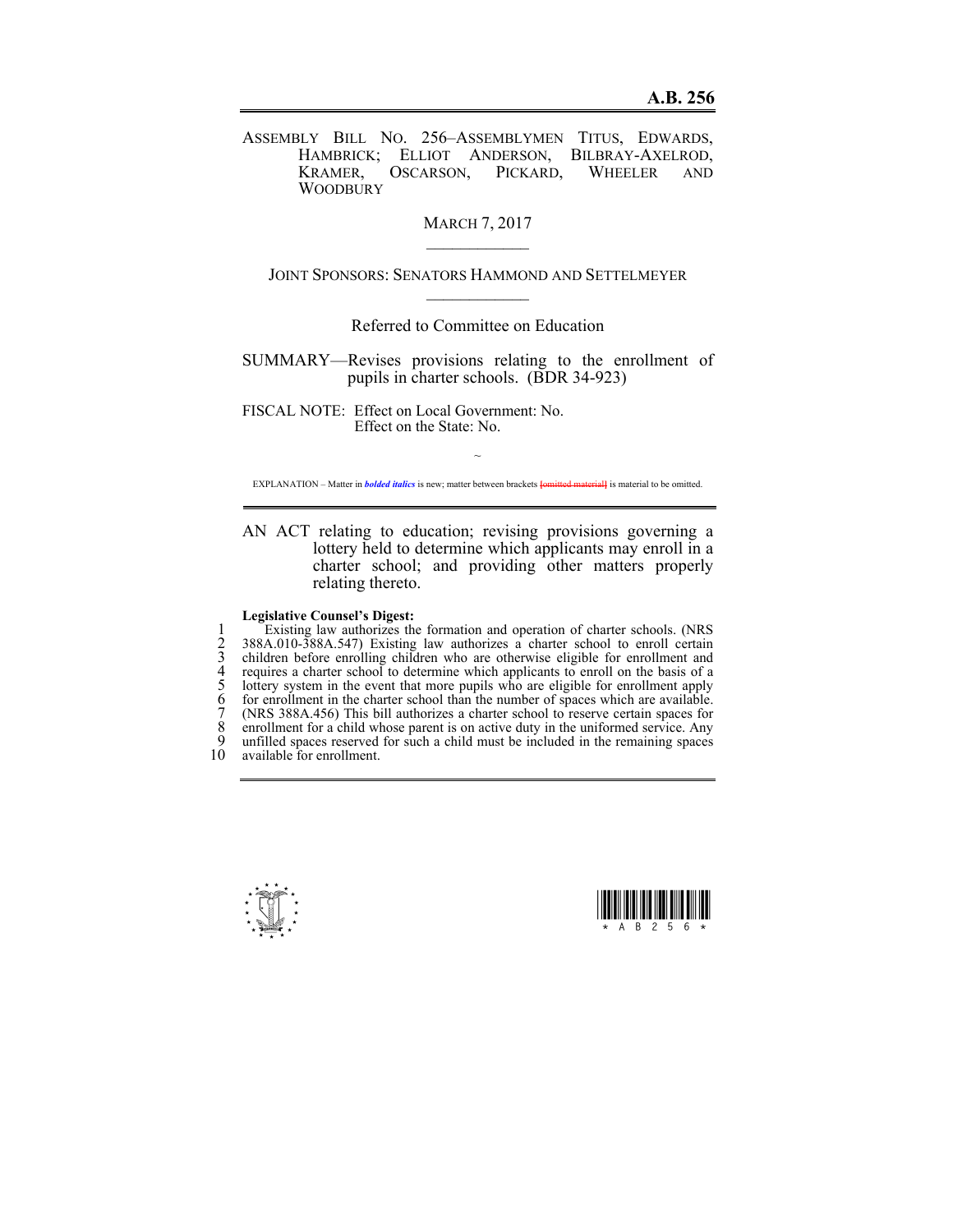## THE PEOPLE OF THE STATE OF NEVADA, REPRESENTED IN SENATE AND ASSEMBLY, DO ENACT AS FOLLOWS:

1 **Section 1.** NRS 388A.456 is hereby amended to read as  $\frac{2}{3}$  follows: follows:

3 388A.456 1. Before a charter school enrolls pupils who are 4 eligible for enrollment pursuant to NRS 388A.453, a charter school 5 may enroll a child who:<br>6 (a) Is a sibling of a

 $(a)$  Is a sibling of a pupil who is currently enrolled in the charter 7 school.

8 (b) Was enrolled, free of charge and on the basis of a lottery 9 system, in a prekindergarten program at the charter school or any 10 other early childhood educational program affiliated with the charter 11 school.

12 (c) Is a child of a person:

13 (1) Who is employed by the charter school;

14 (2) Who is a member of the committee to form the charter 15 school;

16 (3) Who is a member of the governing body of the charter 17 school; or

18 (4) Who resides on or is employed on the federal military 19 installation, if the charter school is located on a federal military 20 installation;<br>21 (d) Is in

21 (d) Is in a particular category of at-risk pupils and the child 22 meets the eligibility for enrollment prescribed by the charter school 23 for that particular category.

24 (e) At the time his or her application is submitted, is enrolled in 25 a public school of a school district with an enrollment that is more 26 than 25 percent over the public school's intended capacity, as<br>27 reported on the list maintained by the school district pursuant to reported on the list maintained by the school district pursuant to 28 subsection **[**4.**]** *5.* If a charter school enrolls pupils who are enrolled 29 in such a public school before enrolling other pupils who are eligible 30 for enrollment, the charter school must enroll such pupils who reside 31 within 2 miles of the charter school before enrolling other such  $\begin{array}{c} 32 \\ 33 \end{array}$  pupils.

 $\hat{A}$  (f) At the time his or her application is submitted, is enrolled in 34 a public school that received an annual rating established as one of 35 the two lowest ratings possible indicating underperformance of a 36 public school, as determined by the Department pursuant to the 37 statewide system of accountability for public schools for the 38 immediately preceding school year. If a charter school enrolls pupils 39 who are enrolled in such a public school before enrolling other 40 pupils who are eligible for enrollment, the charter school must enroll 41 such pupils who reside within 2 miles of the charter school before 42 enrolling other such pupils.